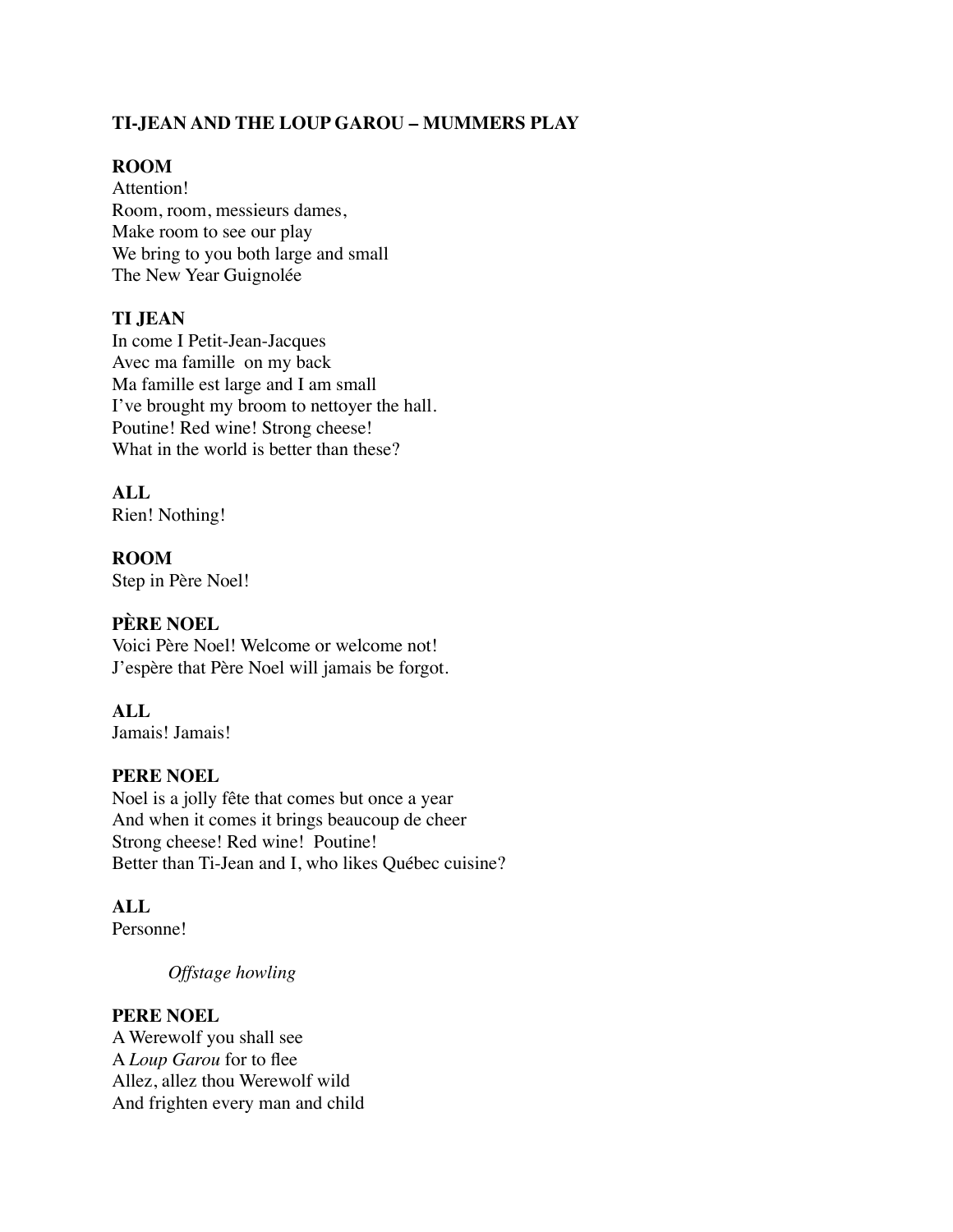#### **LOUP GAROU**

Stand on tête stand on feet I need meat for to eat Je suis le *Loup Garou*, here are my jaws I am the Werewolf, here are my claws If I ever get to meet Ti-Jean I'll eat him up like a bon-bon

#### **PERE NOEL**

Step forth Ti-Jean thou champion

### **TI-JEAN**

Me voici Petit-Jean! Just as I came before I'll lay this scrawny wolf Upon the kitchen floor.

### **LOUP GAROU**

Who calls so méchant and so loud With fighting words and angry tones Avec my teeth and mauvais jaws I'll tear ze flesh from off his bones.

#### **TI-JEAN** What you, Monsieur?

**LOUP GAROU**

Mais oui, Monsieur

### **TI-JEAN**

I'd like to see you try, Monsieur.

*They fight. TI-JEAN slays the wolf.*

### **PERE NOEL**

O horrible , O terrible Look what you have done. You have killed the Loup Garou Who was my only son. Is there a doctor to be found To cure this deep and deadly wound

#### **ALL**

Doctor! Médecin! Dentiste! PHD! DVD!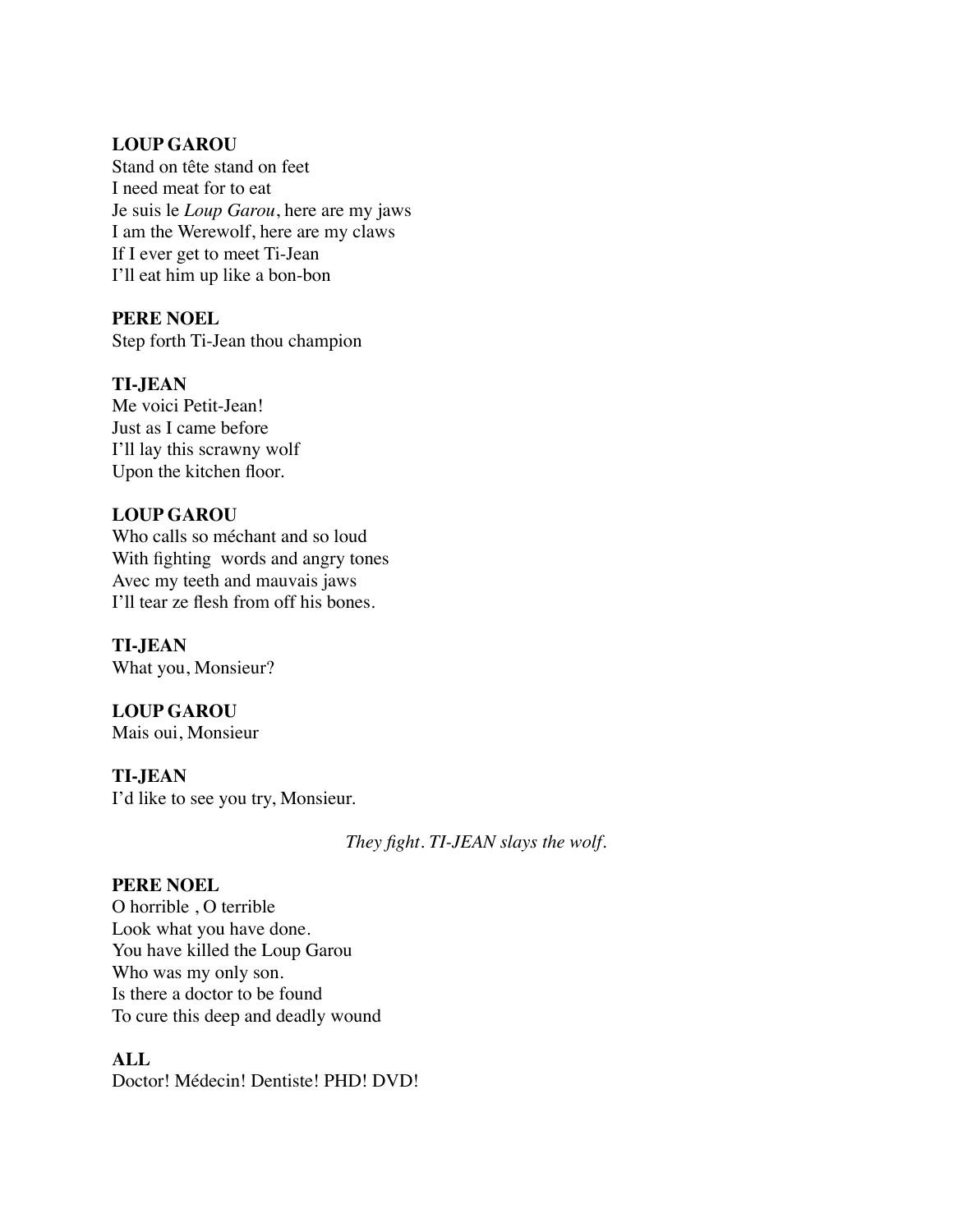#### **DOCTOR**

Here I am Doctor Malgré Lui Avec my coattails down to my knee I do the medicine from France Which makes the dead get up and dance.

#### **PERE NOEL**

How came you to be a doctor?

## **DOCTOR**

By my travels.

### **TI-JEAN**

Where have you traveled?

### **DOCTOR**

Italy, Spittaly, Old Québec, Up your nose and round your neck.

### **ROOM**

Can you cure a werewolf who's been dead five minutes?

#### **DOCTOR**

If he's been dead five years I can cure him. *Looking in his book* Werewolf, Werewolf, now let's see, Here it is - "Lycanthropy" To separate man from the beast I shall need a pound of yeast A bunch of garlic picked in Wales And three albino mouse's tails, The juice of a mosquito's spleen Stirred into some nice warm *poutine*

*He mixes the ingredients together and drinks the lot*

### **DOCTOR**

That's better. Now first we make a good inspection. And then we make a big injection And now prepare to see a flood Of nasty wicked werewolf's blood

*(Doctor draws blood from Loup Garou and exits upstage.)*